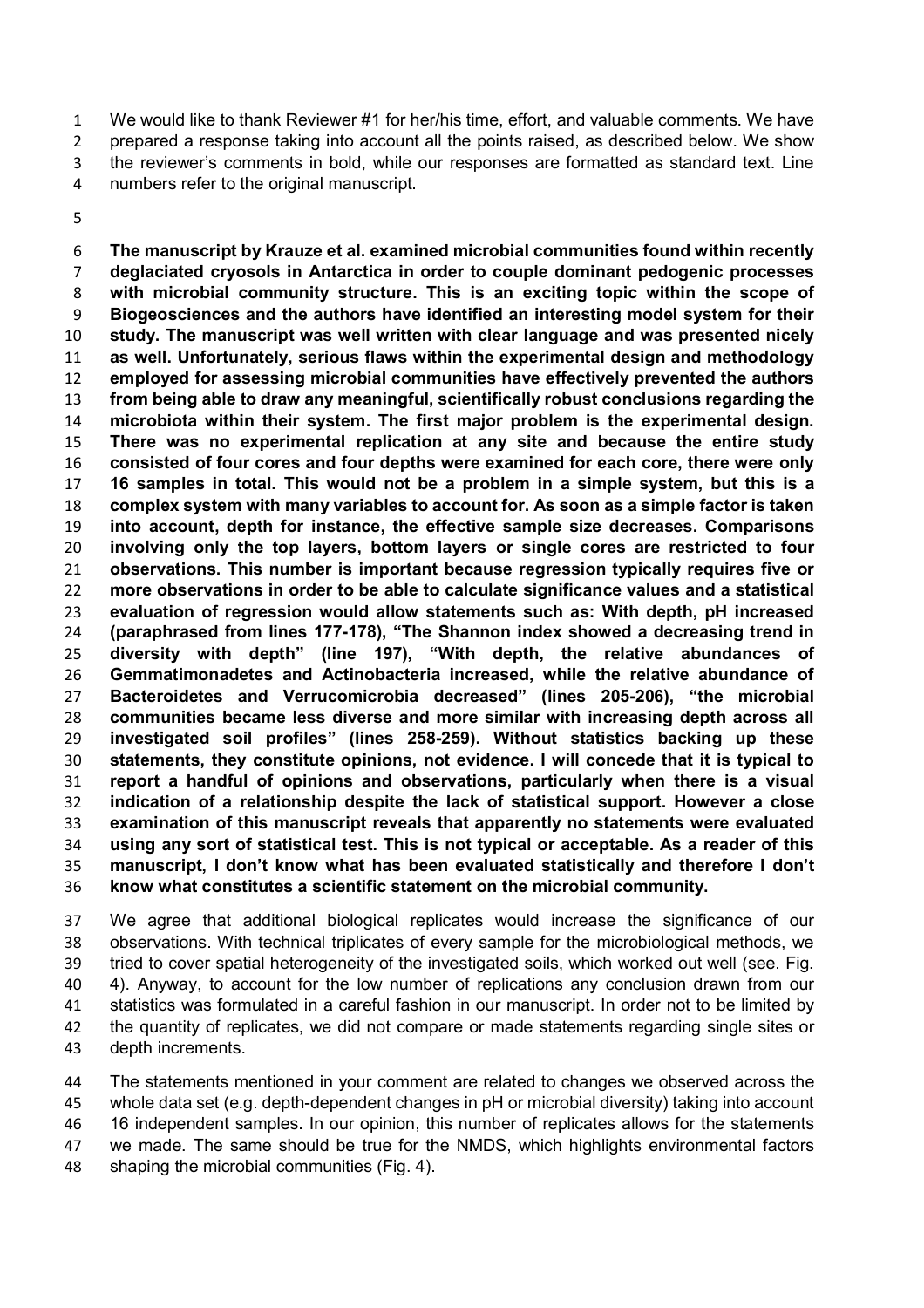**The second problem I identified involved specific methodological choices in the microbial community processing / analysis. I find it difficult to accept that 100% of the microbial community in any cryosol could be classified. This is likely a direct result of the OTU picking method, which involved mapping sequence data to a database. Results like this indicate that the entire community is not being reported. Instead the current analysis compares proportions of classified data, which may or may not represent the community accurately. To know for sure, it is necessary to know how much of the microbial community is "missing" in the analysis because it did not map to the Silva database. It is often helpful to track the fate of raw data, which requires some additional accounting. The authors should list each dataset in a supplemental table. This table should include, for each individual dataset: SRA object ID, sample ID, number of reads obtained prior to any QC (raw data), number of reads that successfully merged, number of reads that remained after trimmomatic, reads that remained after chimera removal and finally, reads that were classified into OTUs which is the final number of reads that were used for analysis.** 

Thank you for your suggestion. A table with the relevant information in the supplement was added (Tab. S4) and referred to in the beginning of "3.2 Characterization and quantification of the microbial communities" in the Results section.

Originally, completely unassigned OTUs have been identified, but were very low in their abundance and summarized with other low abundant phyla under the term "Others" in Figure 3. Our data was reanalysed using the amplicon sequence variant (ASV) approach (see the last comment). Similar to the OTU analysis, this approach resulted in low abundances of completely unassigned sequences (minimum: 0.01% in KGI A 10 – 20 cm; maximum: 0.28% in KGI A 0 – 1 cm). Low abundances of unassigned reads in Antarctic soils are common in recent literature (0.28 % of the total data set of Meier et al., 2019; 1.1 % of the total data set in Kim et al., 2019). The very low abundance of unassigned sequences does not mean that an identification to genus/species level for the remaining sequences was possible, though. Many of the OTUs/ASVs shown in Fig. 5, which represent the most abundant reads in the data set, were just classified to the order or family level.

**Negative PCR controls should always be included in such a table. Actually, I was surprised and somewhat concerned that there was no mention of negative controls. The method of Meier, 2019 used a total of 30 PCR cycles, which is quite high but understandable if the DNA yields are low, which apparently was the case for some samples (lines 151-152). Given the combination of high number of PCR cycles and low biomass, negative controls are absolutely necessary. Table 2 indicates that the deeper soils have much less template for PCR and the authors also concluded that the deeper soils are more similar to one another (line 259). If the deeper samples resemble negative controls due to having a small amount of template, it should come as no surprise that they resemble one another. This very real possibility needs to be ruled out.** 

A negative control was of course analysed, but not mentioned in the manuscript. The extraction included a negative control, which was afterwards handled like a sample: The amount of DNA was measured by using a Qbit; the extract was used as a template in the PCR; and the resulting PCR product sent for sequencing.

Relevant information was added to "2.4 Nucleic acids extraction" in the Material and Methods section:

"In addition, a negative control without any template but the material and chemicals of the extraction kit was included." (L. 152)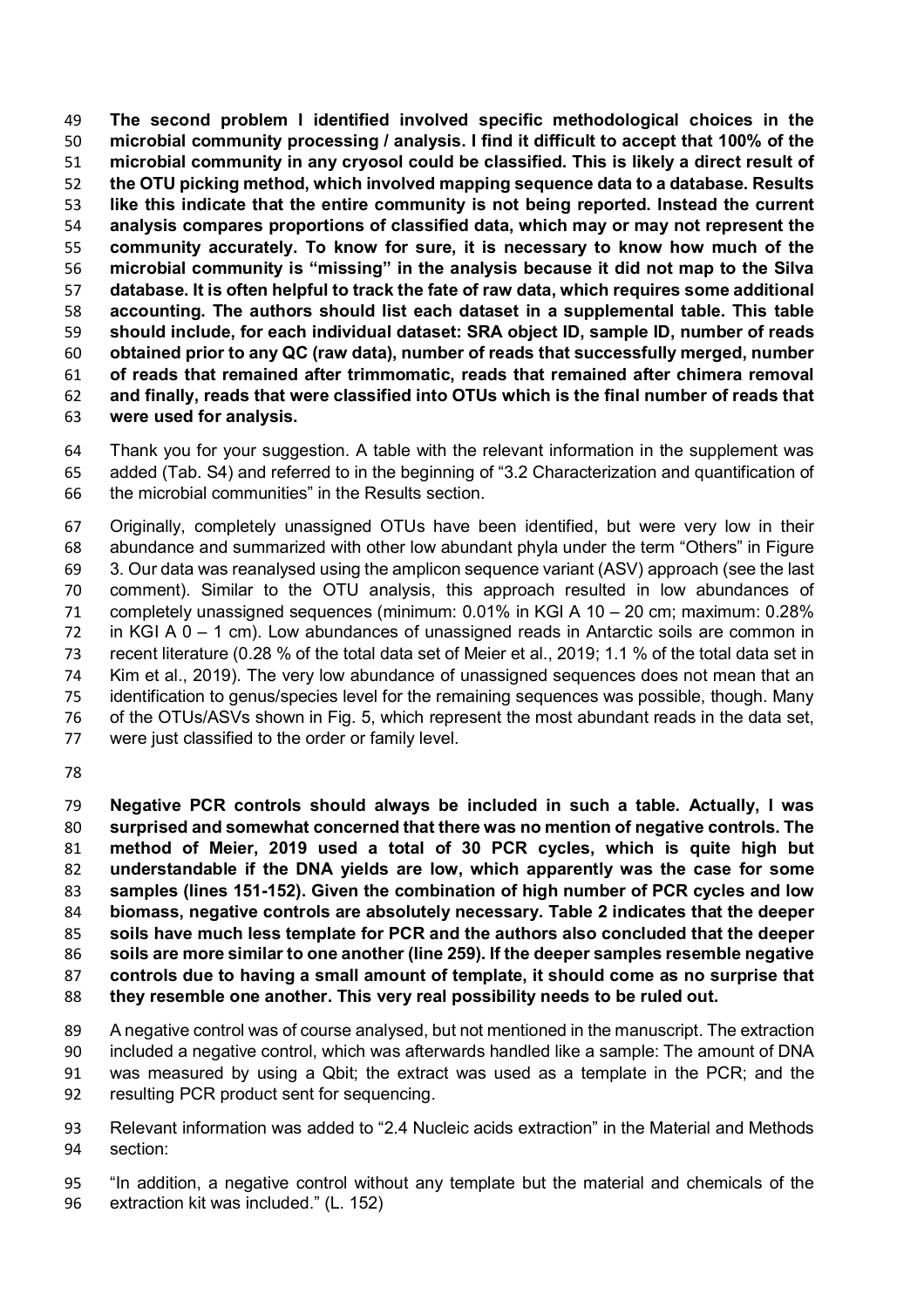We made minor changes to "2.5 Illumina HiSeq-Sequencing" in the Material and Methods section:

"Total genomic extracts of each sample as well as an extraction negative control and a positive control (*Escherichia coli*) were sequenced using tagged 515F (5'- GTGCCAGCMGCCGCGGTAA-3') and 806R (5'-GGACTACHVGGGTWTCTAAT-3') primers after Caporaso et al. (2010)." (L. 155ff)

Additionally, we now not only refer to the sequencing data set in the ENB, but provide an ASV table (Tab. S5) in the supplement, including all analysed replicates, and both positive and negative controls. We refer to this table in "3.2 Characterization and quantification of the microbial communities" in the Results section. We hope the increased transparency is helpful for the evaluation of our sequencing data.

Looking at the data, the samples with very low biomass (and therefore very low DNA concentrations) do not resemble the community found in the negative control. The most abundant sequences in the negative control were classified as Cutibacterium, Corynebacterium, Staphylococcus, Methylophilaceae, Undibacterium, Pseudomonas and Streptococcus, which had relative abundances >5 % in the negative control. None of these taxa made up more >0.6 % of the total community after merging the triplicates of a sample. Some taxa found in the negative control occur as possible contaminants in some samples, but in very low relative abundances.

We included the negative control in a NMDS. It is located quite far from the cluster of analysed samples, including the deeper ones, and therefore differs significantly in its community composition. With this, we are confident that the deeper samples do not reflect a contamination during extraction and the following steps, but represent the actual community.

## **In addition, it would be quite helpful to include information on DNA extracted per gram of soil for each sample (and replicate) and which samples were extracted three times.**

**The methods just say "samples with low yields".** 

We are happy to include a table (Tab. S3) showing the amount of soil used for DNA extraction for every replicate in the supplementary material. "Samples with low yields" were highlighted.

This table is referred to in "2.4 Nucleic acids extraction" in the Material and Methods section.

## **As a side note, I don't understand the point of pooling, since the method of Meier 2019 used a fixed volume of genomic DNA.**

As described in Meier et al. (2019), a fixed volume of DNA extract was used in the PCR, and a fixed amount of DNA of every PCR product was used for sequencing. The mention of pooling was solely referred to the pretreatment of the "samples with low yields" before molecular biological work.

Every replicate of those samples was extracted in triplicates, and the resulting extracts of a 137 sample merged afterwards. Vacuum centrifugation reduced the volume of this pool to 50 µl. This step was necessary for the following molecular biological work (PCR, qPCR) to work.

We hope to clarify this by rewording the relevant part in "2.4 Nucleic acid extraction" in the Material and Methods section as follows: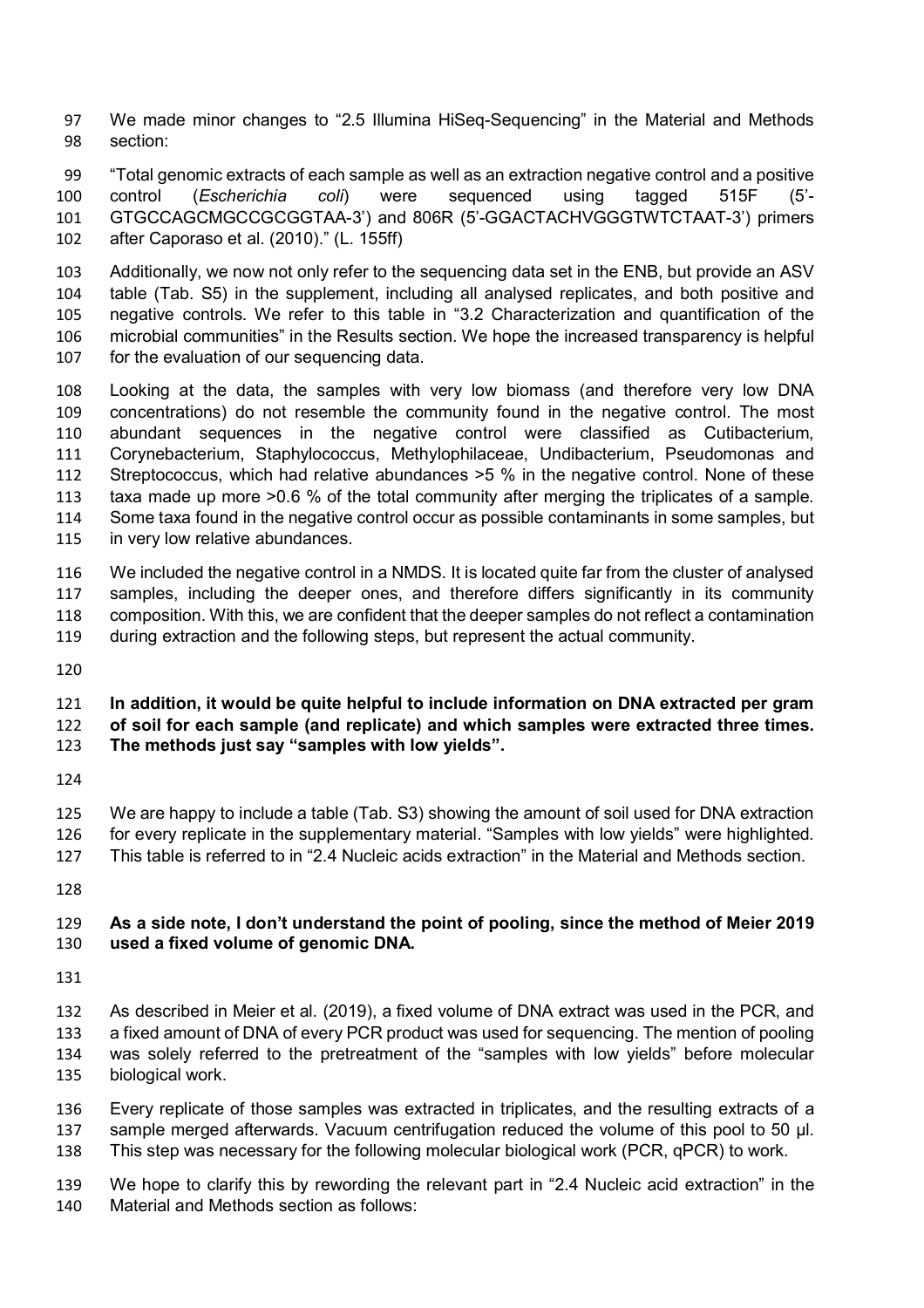"Sample replicates with very low DNA yields (Tab. S3) were extracted in triplicates. These extraction triplicates of a sample replicate were merged and after reducing their volume to 50

µl by vacuum centrifugation ready for the following molecular biological work." (L. 151f)

**Finally, the microbial resesarch community is largely moving beyond OTUbased analysis in favor of amplicon sequence variant (ASV) analysis. The authors may consider switching over to this high-resolution approach that in some cases can provide deep insights into microbial community structure: (https://www.bioconductor.org/packages/devel/bioc/vignettes/dada2/inst/doc/dada2- intro.html).** 

We agree. As recommended, we switched to the ASV analysis and reanalysed the sequencing data using this more modern approach. Additionally, the taxonomical classification was done using the latest release of the SILVA database (138.1)

To account for the new method, we have rewritten 2.6 Bioinfortmatics and statistical analysis in the Material and Methods section as follows:

"Raw sequencing data obtained by Illumina HiSeq (2 x 300 bp) were checked for quality with FastQC (Andrews et al., 2010). The data was demultiplexed by using the *make.contigs* function in Mothur (version 1.39.5; pdiff = 2, bdiff = 1, and default setting for others; Schloss et al., 2009). According to the resulting report files, a filtering step was implemented to get fastq sequence identifiers for sequences with a minimum overlap of >25 bases, maximum mismatches of <5 bases and no ambigious bases. Next, these sequences were extracted with the *filterbyname.sh* function from BBTools (Bushnell et al., 2014) from the raw paired-end fastq file. With QIIME1, sequence orientation was checked and corrected by using the *extract\_barcodes.py* function and the primers were removed using the *awk* command (Caporaso et al., 2010). DADA2 was used for filtering, dereplication, chimera check, sequence merge, and amplicon sequence variants (ASV) calling (Callahan et al., 2016). The output of DADA2 was taxonomically classified by using QIIME2 (Bolyen et al., 2019) and USEARCH (Edgar, 2010) with SILVA138 (Quast et al., 2013). Resulting data were visualized using R and PAST4 (Hammer et al., 2001)." (L. 160 – 163)

All figures based on the sequencing data as well as the calculation of the diversity indices were redone based on the new ASV table. Excluding some changes in their names, the relative abundances of the presented phyla (see Fig. 3) were not affected substantially by switching

over to the ASV analysis.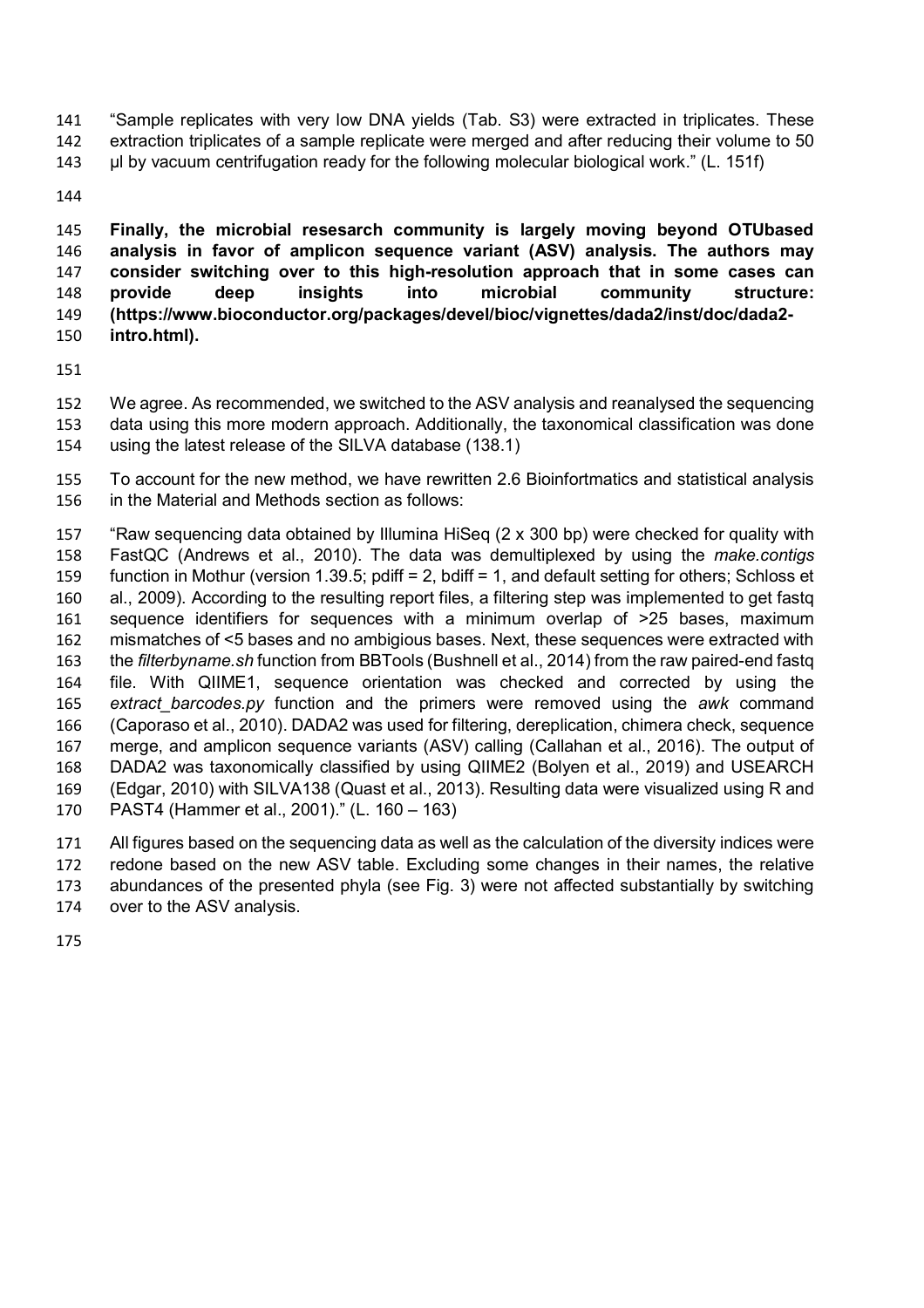176 **Table S3: Amount of soil used for DNA extraction and resulting DNA concentrations.** 

|                                | soil used for extraction | <b>DNA</b> concentration |
|--------------------------------|--------------------------|--------------------------|
| sample                         | [mg]                     | $[ng/\mu]$               |
| $KGI_A_0_1_a$                  | 557                      | 7.13                     |
| KGI A 0 1 b                    | 550                      | 8.2                      |
| $KGI_A_0_1_c$                  | 530                      | 6.87                     |
| $KGI_A_1_10_a$                 | 510                      | 0.121                    |
| KGI_A_1_10_b                   | 564                      | 0.213                    |
| KGI_A_1_10_c                   | 585                      | 0.103                    |
| KGI_A_10_20_a                  | 1560                     | n. d.                    |
| KGI A 10 20 b                  | 1585                     | n. d.                    |
| KGI A 10 20 c                  | 1631                     | n. d.                    |
| KGI A 20 40 a                  | 1510                     | 0.4                      |
| KGI A 20 40 b                  | 1614                     | 0.511                    |
| KGI A 20 40 c                  | 1574                     | 0.376                    |
| KGI B 0 1 a                    | 505                      | 13.3                     |
| KGI B 0 1 b                    | 494                      | 10.1                     |
| KGI B 0 1 c                    | 541                      | 9.13                     |
| KGI B 1 10 a                   | 590                      | 4.61                     |
| KGI_B_1_10_b                   | 590                      | 4.83                     |
| KGI B 1 10 c                   | 549                      | 4.11                     |
| KGI_B_10_20_a<br>KGI_B_10_20_b | 592<br>538               | 0.09<br>0.04             |
|                                | 529                      | 0.08                     |
| KGI_B_10_20_c<br>KGI_B_20_80_a | 1679                     | 0.07                     |
| KGI_B_20_80_b                  | 1665                     | 0.09                     |
| KGI_B_20_80_c                  | 1639                     | 0.04                     |
| $KGI_C_0_1_a$                  | 485                      | 78.4                     |
| KGI C 0 1 b                    | 500                      | 69.6                     |
| KGI C 0 1 c                    | 550                      | 61.2                     |
| KGI C 1 10 a                   | 548                      | 18.5                     |
| KGI_C_1_10_b                   | 544                      | 16.5                     |
| KGI C 1 10 c                   | 553                      | 12.4                     |
| KGI_C_10_20_a                  | 530                      | 0.8                      |
| KGI_C_10_20_b                  | 570                      | 1.17                     |
| KGI C 10 20 c                  | 565                      | 1.13                     |
| KGI C 20 40 a                  | 550                      | 0.273                    |
| KGI C 20 40 b                  | 570                      | 0.428                    |
| KGI C 20 40 c                  | 562                      | 0.101                    |
| KGI D 0 3 a                    | 552                      | 49.6                     |
| KGI D 0 3 b                    | 505                      | 49.4                     |
| KGI D 0 3 c                    | 585                      | 22.6                     |
| KGI_D_3_15_a                   | 560                      | 5.46                     |
| KGI D 3 15 b                   | 514                      | 3.87                     |
| KGI D 3 15 c                   | 512                      | 4.97                     |
| KGI D 15 27 a                  | 562                      | 1.35                     |
| KGI_D_15_27_b                  | 561                      | 1.27                     |
| KGI D 15 27 c                  | 586                      | 1.37                     |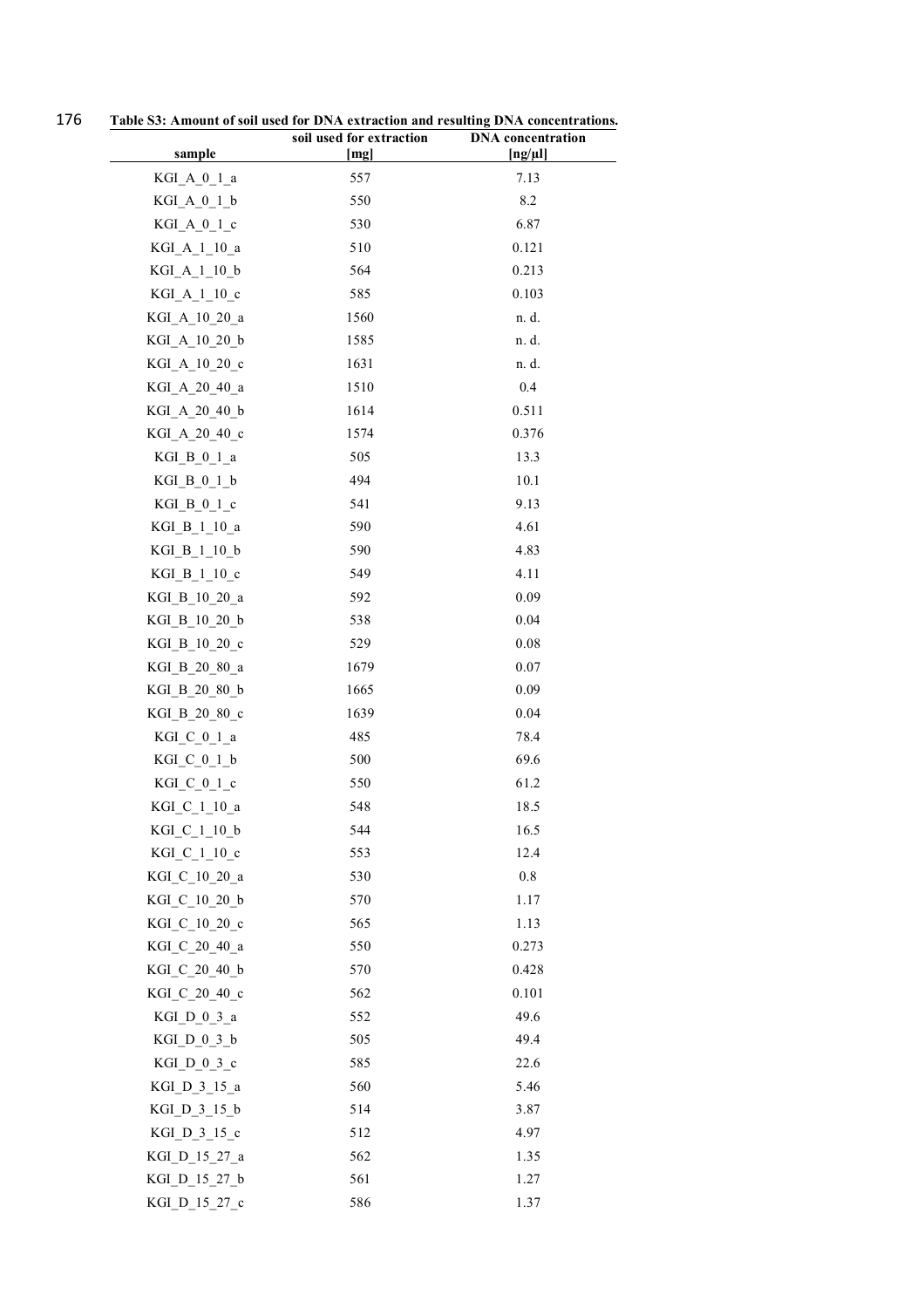| KGI D 27 60 a | 599 | 0.322 |
|---------------|-----|-------|
| KGI D 27 60 b | 550 | 0.337 |
| KGI D 27 60 c | 548 | 0.501 |
|               |     |       |

177 178

## 179 **Table S4: Number of sequencing reads after each processing step.**

| sample         | input           | filtered | denoised | merged | Non-chimera | $0.01\%$ cutoff |
|----------------|-----------------|----------|----------|--------|-------------|-----------------|
|                | number of reads |          |          |        |             |                 |
| KGI A 0 1 a    | 823555          | 760184   | 744842   | 728869 | 722825      | 706168          |
| $KGI_A_0_1_b$  | 416652          | 386897   | 378089   | 368092 | 365389      | 359124          |
| KGI A 0 1 c    | 923881          | 848435   | 824280   | 799372 | 786254      | 772324          |
| KGI_A_1_10_a   | 473836          | 436670   | 427179   | 416676 | 413400      | 410050          |
| KGI A 1 10 b   | 234950          | 218204   | 212241   | 204825 | 203788      | 201502          |
| KGI A 1 10 c   | 352840          | 330275   | 323230   | 316343 | 314148      | 311452          |
| KGI A 10-20 a  | 36923           | 33865    | 29718    | 26130  | 25958       | 25922           |
| KGI_A_10-20_b  | 18966           | 17275    | 14209    | 12268  | 12259       | 12252           |
| KGI A 10-20 c  | 25875           | 23729    | 19871    | 17313  | 17308       | 17300           |
| KGI_A_20_40_a  | 905510          | 839764   | 828694   | 814373 | 808267      | 790148          |
| KGI A 20 40 b  | 846168          | 790425   | 779458   | 764252 | 758482      | 737591          |
| KGI_A_20_40_c  | 893543          | 830439   | 821643   | 808578 | 801514      | 778446          |
| KGI B 0 1 a    | 802491          | 738909   | 726606   | 711994 | 705038      | 683957          |
| $KGI_B_0_1_b$  | 767042          | 707072   | 685728   | 660207 | 650385      | 634947          |
| KGI B 0 1 c    | 776140          | 717207   | 691876   | 662511 | 644483      | 630913          |
| KGI_B_1-10_a   | 870220          | 801229   | 775510   | 742168 | 726536      | 700009          |
| KGI B 1-10 b   | 763113          | 708362   | 698110   | 683584 | 679585      | 655095          |
| $KGI_B_1-10_c$ | 984339          | 904070   | 867753   | 821445 | 790478      | 763807          |
| KGI B 10 20 a  | 902645          | 835484   | 829409   | 818332 | 809608      | 796113          |
| KGI_B_10_20_b  | 50853           | 47043    | 41987    | 37904  | 37729       | 37613           |
| KGI B 10 20 c  | 45144           | 41598    | 36756    | 32746  | 32618       | 32557           |
| KGI_B_20_80_a  | 797077          | 739614   | 734477   | 727607 | 713996      | 706767          |
| KGI B 20 80 b  | 666167          | 617867   | 613646   | 605338 | 594001      | 587915          |
| KGI B 20 80 c  | 59859           | 55236    | 50726    | 47120  | 46730       | 46649           |
| $KGI_C_0_1_a$  | 748549          | 692351   | 673800   | 648601 | 635472      | 605915          |
| $KGI_C_0_1_b$  | 896152          | 828214   | 784842   | 728938 | 687678      | 661043          |
| $KGI_C_0_1 c$  | 780292          | 724237   | 701902   | 672607 | 650189      | 619970          |
| KGI_C_1_10_a   | 1072129         | 979738   | 941569   | 893583 | 866371      | 830430          |
| KGI_C_1_10_b   | 796453          | 734715   | 714128   | 686413 | 675197      | 651021          |
| KGI_C_1_10_c   | 945868          | 879402   | 852158   | 818052 | 799307      | 765149          |
| KGI C 10 20 a  | 914463          | 847130   | 837834   | 821943 | 814309      | 788037          |
| KGI_C_10_20_b  | 724047          | 663724   | 657595   | 646501 | 642849      | 625122          |
| KGI_C_10_20_c  | 379777          | 348578   | 342785   | 334296 | 331763      | 325740          |
| KGI C 20 40 a  | 805325          | 743983   | 737314   | 727505 | 720592      | 705527          |
| KGI C 20 40 b  | 883724          | 818626   | 808175   | 789997 | 782377      | 762057          |
| KGI C 20 40 c  | 651443          | 603352   | 595920   | 583664 | 578353      | 564023          |
| KGI D 0 3 a    | 779880          | 715854   | 698512   | 675201 | 664504      | 626027          |
| KGI D 0 3 b    | 787246          | 723529   | 685098   | 643359 | 617163      | 586001          |
| KGI $D_0_3_c$  | 898392          | 826444   | 770393   | 701924 | 643856      | 619137          |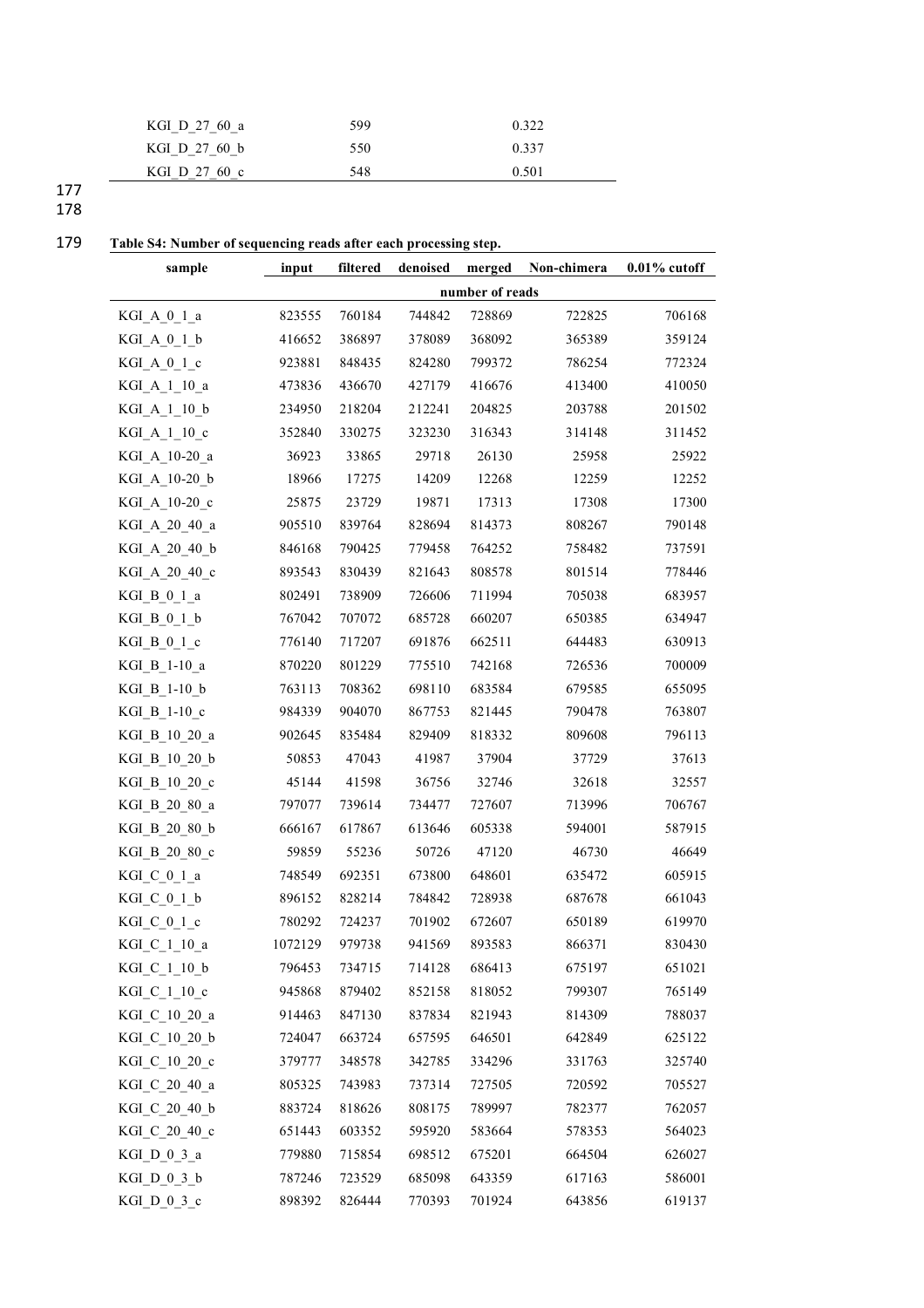| KGI D 3 15 a     | 815335  | 754410 | 739659 | 718535 | 709893 | 677501 |
|------------------|---------|--------|--------|--------|--------|--------|
| KGI D 3 15 b     | 950935  | 871121 | 850341 | 820666 | 806893 | 766920 |
| KGI D 3 15 c     | 930601  | 858951 | 806053 | 732072 | 650658 | 627047 |
| KGI D 15 27 a    | 913147  | 851119 | 839448 | 822669 | 812036 | 784157 |
| KGI D 15 27 b    | 1074041 | 989909 | 980950 | 964946 | 953467 | 917368 |
| KGI D 15 27 c    | 869976  | 799507 | 791364 | 777160 | 770119 | 749250 |
| KGI D 27 60 a    | 740686  | 687100 | 681491 | 671687 | 666209 | 645648 |
| KGI D 27 60 b    | 768476  | 714698 | 707202 | 695134 | 689840 | 671215 |
| KGI D 27 60 c    | 852927  | 790621 | 782334 | 769492 | 763600 | 737767 |
| Negative control | 11045   | 9999   | 9955   | 9899   | 9899   | 9819   |
| Positive control | 651120  | 590140 | 589778 | 585268 | 585268 | 585250 |

180

181

182